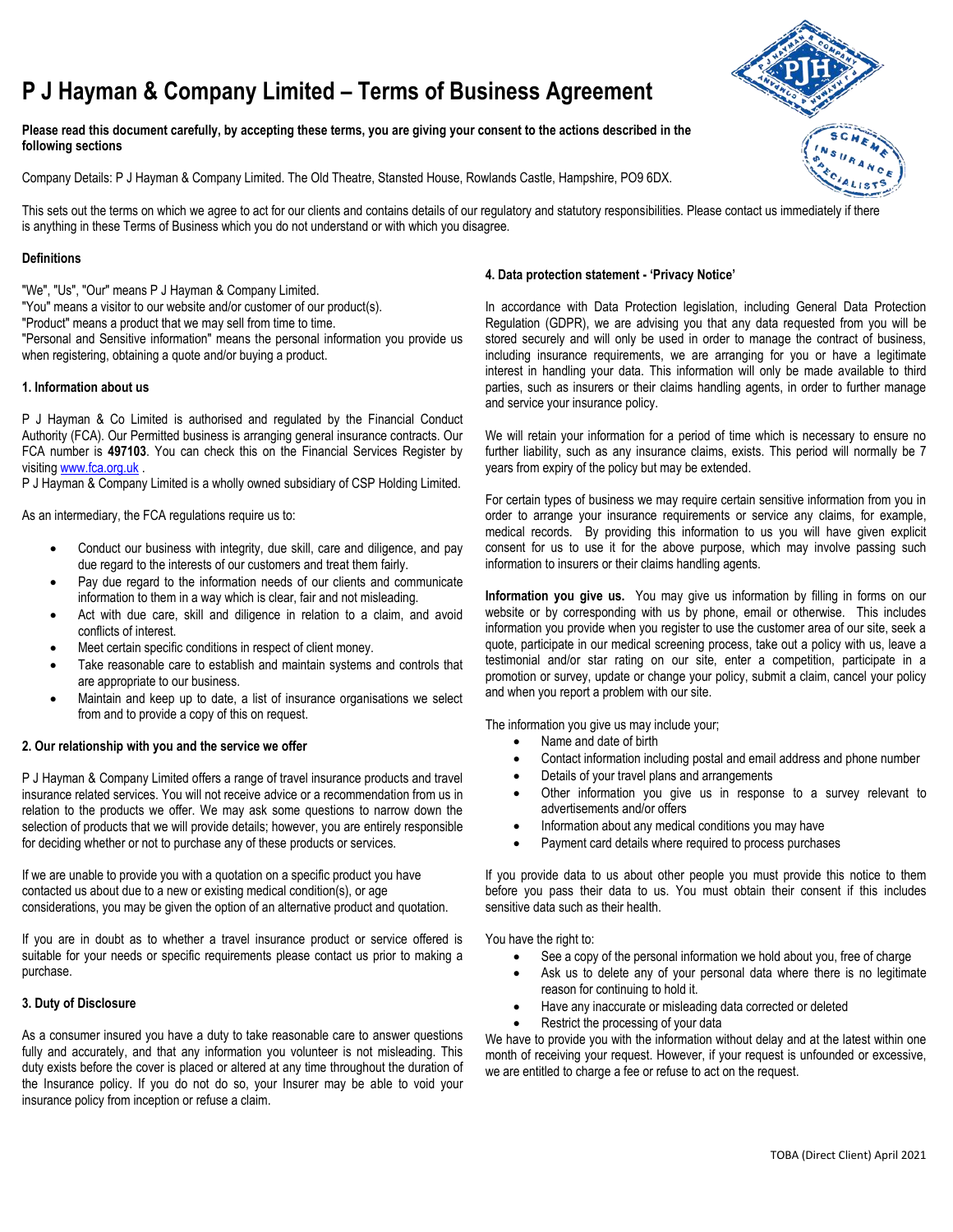We exchange personal information with other approved organisations for underwriting and fraud prevention purposes and we may provide such information to others where required or permitted by law.

We will use and analyse your personal information for the following purposes:

- managing and administering products and services that are supplied. In the case of insurance products this will include underwriting reinsurance and claims handling purposes and this may include disclosing it to other insurers, reinsurers, regulatory authorities or to our agents who provide services on our behalf;
- considering any applications for products you may make and to help in making credit-related decisions about you where appropriate;
- servicing other relationships you may have with us;
- financial risk assessment, money laundering checks, compliance and regulatory reporting and fraud prevention; assisting in making decisions on insurance proposals, other products and any claim made by you, members of your household, and others connected with your insurance proposals and claims;
- helping us to understand and develop new and innovative products and services.

Your personal information will only be disclosed to third parties outside us if:

- it is necessary for the performance of your agreement with us; or
- you have given your consent; or
- such disclosure is required or permitted by law; or
- we are entitled to transfer rights and/or obligations as provided under the terms of any policy you may purchase; or
- any such third party provides benefits or services to you under or in connection with our agreement with you; or
- it is a credit reference agency or fraud prevention agency; and any such third party has agreed to keep your personal information strictly confidential and use it for the purpose for which we provide it to them.

Because of the nature of our products and the destination of your travel, it may be necessary for us to transfer your personal details to third parties in countries outside the European Economic Area (EEA). Such countries may not have laws to protect your information. By purchasing a policy that includes the possibility of travel outside the EEA, you consent to us so transferring your information.

We record telephone calls for monitoring and training purposes and to assist us in preventing and detecting fraud. When you call the P J Hayman Customer services lines we collect Calling Line Identification (CLI) information. We use this information to help improve its efficiency and effectiveness.

In future the way in which your personal information is viewed, recorded and used may change. In most cases these changes will result from enhancements in technology. Where we believe the changes may be to your disadvantage, we will give you at least 30 day notice of them by posting notice of such an amendment on our website. If you continue to use a product or service for a further 30 days after notification, we will consider that you have consented to that change (unless you write to us to inform us otherwise).

If you would like a copy of the information held on you, have any queries or if you believe that any information we are holding on you is incorrect or incomplete, please write to or email us as soon as possible, we will promptly correct any information found to be incorrect.

Mrs Nicky Blakey P J Hayman & Company Limited The Old Theatre, Stansted House, Rowlands Castle, Hampshire, PO9 6DX Email: [Customerservices@pjhayman.com](mailto:Customerservices@pjhayman.com)

If you are unhappy with the manner in which we store or handle your data you may contact the Information Commissioners Office at any time. For our full privacy policy terms, please see:

# [http://www.pjhayman.com/documents/PJH\\_Privacy\\_policy.pdf](http://www.pjhayman.com/documents/PJH_Privacy_policy.pdf)

## **5. Documentation.**

We will issue policy information in a timely manner. This will normally be within 30 days of the contract of insurance being concluded for commercial products or 7 days for consumers for retail products. Policy documentation will contain the full terms and conditions and exclusions, confirm the basis of cover and give details of the insurer(s). Please ensure you read these in full to ensure cover meets with your requirements and you understand what to do in the event of a claim.

We will retain documents for a minimum of 2 years, in accordance with our retention of documents policy. For some types of insurance cover it is possible that the claim may be made under a policy long after its expiry date and it is a requirement that we retain such documents for an appropriate period so that they can be accessed.

# **6. Annual Cover - Notice of Expiry**

Unless otherwise agreed, we shall issue you with a notice of expiry for those insurance policies with an annual expiry date, at least 21 days prior to the expiry of your insurance policy. We shall send the appropriate information, under the recommended guidelines, to enable you to purchase further cover, either by telephoning our dedicated sales team or via the online sales platforms.

To ensure you have continuous cover, this must be completed before or on the expiry of your previous policy. If we are unable to offer the same product as previously held an alternative will be offered.

# **7. Security (your insurer)**

We monitor the financial soundness of insurers that we use. We will do this by relying on information provided by rating agencies and other information in the public domain. If you have particular concerns or requirements regarding the security that we use, we will be happy to discuss your needs with you. We do not guarantee the solvency of any insurer we place business with. You may not be able to collect claims from an insurer that becomes insolvent.

# **8. Claims**

Your insurance policy includes a claims procedure which tells you what steps you should take if you wish to make a claim.

You will be responsible for notifying, as soon as possible, a claim or circumstance which may give rise to a claim. Please ensure that you provide full information in accordance with the procedures set out in the insurance policy. This may include providing the information within a particular timeframe. Failure to do so may affect the validity of the claim. You will be provided with assistance in submitting a claim and seeking reimbursement. However, in the event that the insurer becomes insolvent or delays making settlement, we do not accept liability for any unpaid amounts

# **9. Premium**

Your premium must be paid at the time of purchase of your insurance policy. Failure to pay your premium can result in the automatic termination of your insurance contract.

# **10. Our Remuneration (what we are paid for the services we provide)**

Our remuneration may be as commission, brokerage or fees. When we sell you a policy the insurer pays us a percentage commission from the total premium. If the type of policy we sell reaches specific profit targets the insurer also pays us an additional bonus. In addition, certain types of policies also carry a fulfilment fee, which will be shown as an admin fee on your documents.